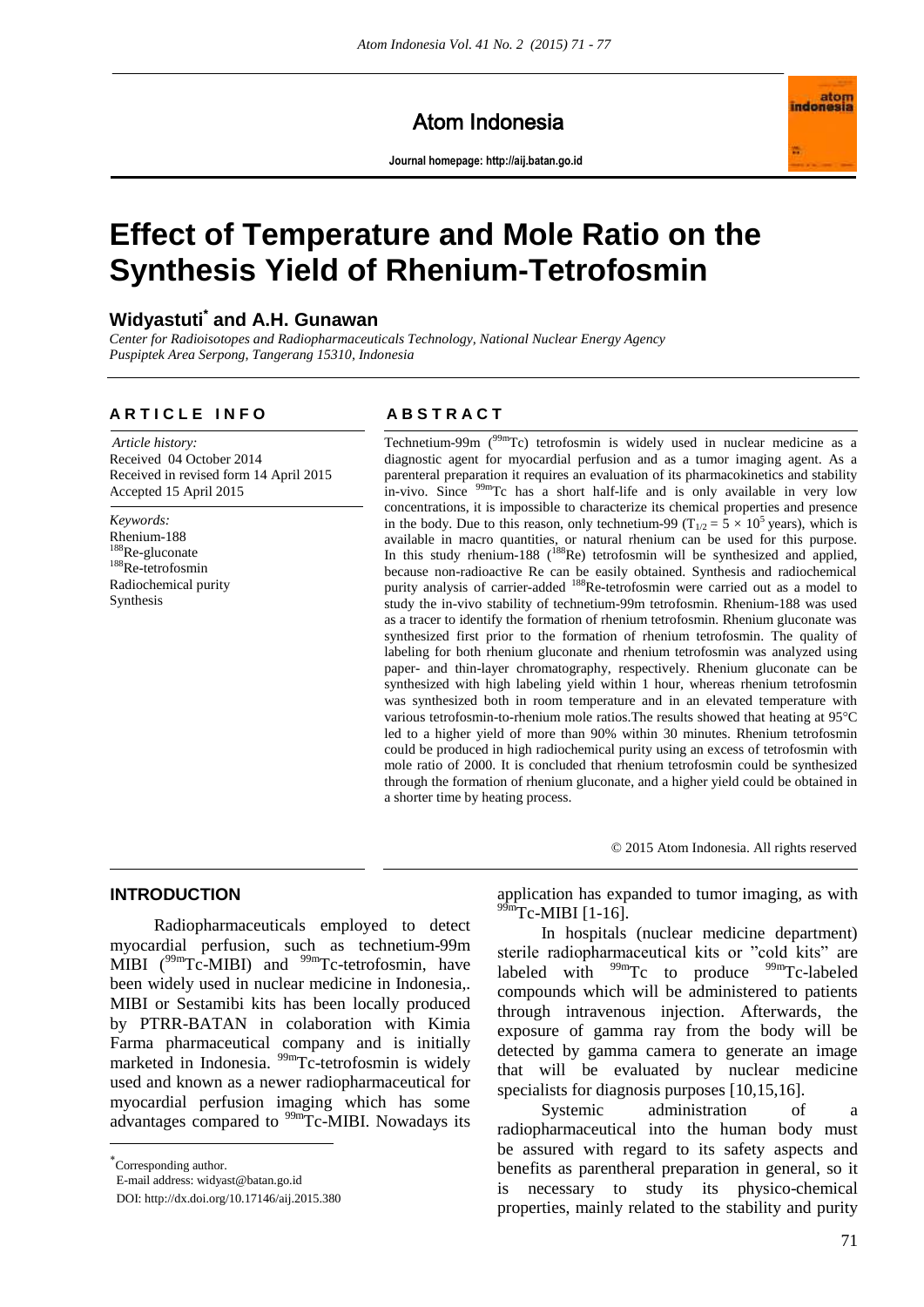of the radiopharmaceutical that contribute to the safety and efficacy in the body. Prior to patient study the stability of the radiopharmaceutical in the body should have been studied through in vitro studies. Therefore it is necessary to study the chemical stability of <sup>99m</sup>Tc-tetrofosmin in vitro in the blood plasma as a simulated chemical stability in the body over a span of imaging with a gamma camera [17].

Technetium can only be obtained in the form of radioactive  $99m$ Tc so its physico-chemical properties can only be studied through nuclear techniques. Since the rhenium can be obtained in non-radioactive form, its physico-chemical properties such as elucidation of the structure and characteristics of complex compounds can be studied. Because the physico-chemical properties of rhenium and technetium are similar, especially in terms of the ability to form complex with ligands, rhenium can be used as a model to study the characteristics or properties of technetium radiopharmaceutical [18-20]. The position of Re in the molecule is believed to be the same as the position of Tc in Tc-tetrofosmin, as can be seen in Fig. 1 [17].



Fig. 1. Chemical structure of <sup>99m</sup>Tc-tetrofosmin

As with technetium complexes, to synthesize rhenium-ligand complexes requires a compound which serves as a reducing agent to lower the valence of rhenium from 7 so it can bind to the ligand to form a stable complex compounds, and the reducing agent commonly used is the tin(II) ion. Rhenium in reduced state is relatively unstable or more easily reoxidized (to Re(VII)) than technetium; therefore, it needs tin(II) chloride in a larger amount, and usually addition of antioxidant such as ascorbic acid is required to stabilize the tin. It indicates that rhenium is more difficult to reduce than technetium because its oxidation potential is higher [21-24].

Synthesis of rhenium tetrofosmin using the same method as for technetium-99m tetrofosmin has been carried out but the results were not promising. Efforts to improve the results have also been made through several modifications such as increasing the amount of reducing agent, changing the type of reducing agent, and changing the pH, but they did not give as good results as expected. Increasing the quantity of  $SnCl<sub>2</sub>$  as reducing agent by a factor of 50 did not make any difference, and the reaction solution became turbid because of the amphoteric  $Sn-(II)$  which turned into tin hydroxide compounds which is poorly soluble in water [17].

Synthesis of Re(V) with various ligands can be done through the synthesis of Re-oxo-gluconate as precursor or intermediate complex, such as for tartrate, dextran, and proteins. The complex formation requires 1-2 hours at pH 5 using stannous chloride or stannous tartrate as reducing agent under nitrogen or argon flow to prevent oxidation of stannous ions and reoxidation of Re(V) to Re(VII) [22-35].

The study and preparation of carrier-free <sup>188</sup>Re-tetrofosmin was done with radiochemical purity of over 90% and stable over 6 hours at room temperature [17,23]. The term carrier means an isotope (usually non-radioactive) that is added to the radioactive atoms to facilitate the reaction, for example non-radioactive <sup>185</sup>Re that is added to <sup>188</sup>Re in the labeling process or synthesis of radiolabeled compound.

Based on literature search, neither the<br>ch regarding carrier-added  $^{186/188}$ Reresearch regarding carrier-added tetrofosmin synthesis nor the study of physicochemical characteristics of non-radioactive rhenium tetrofosmin has been done anywhere, so the approach which was followed to synthesize non-radioactive Re-tetrofosmin in micro scale was through the route of Re-oxo-gluconate synthesis.

Since the synthesis result of carrier-free <sup>188</sup>Re-tetrofosmin (without non-radioactive rhenium) is assumed to be different from that using non-radioactive rhenium or carrier-added <sup>186</sup>Re/<sup>188</sup>Re in micro scale, in this research, the reaction will be optimised by varying the mole ratio of tetrofosmin to perrhenate and heating the reaction mixture to increase the yield of complex compound as high as that of no-carrier added  $^{188}$ Re-tetrofosmin that of no-carrier added (more than 90%).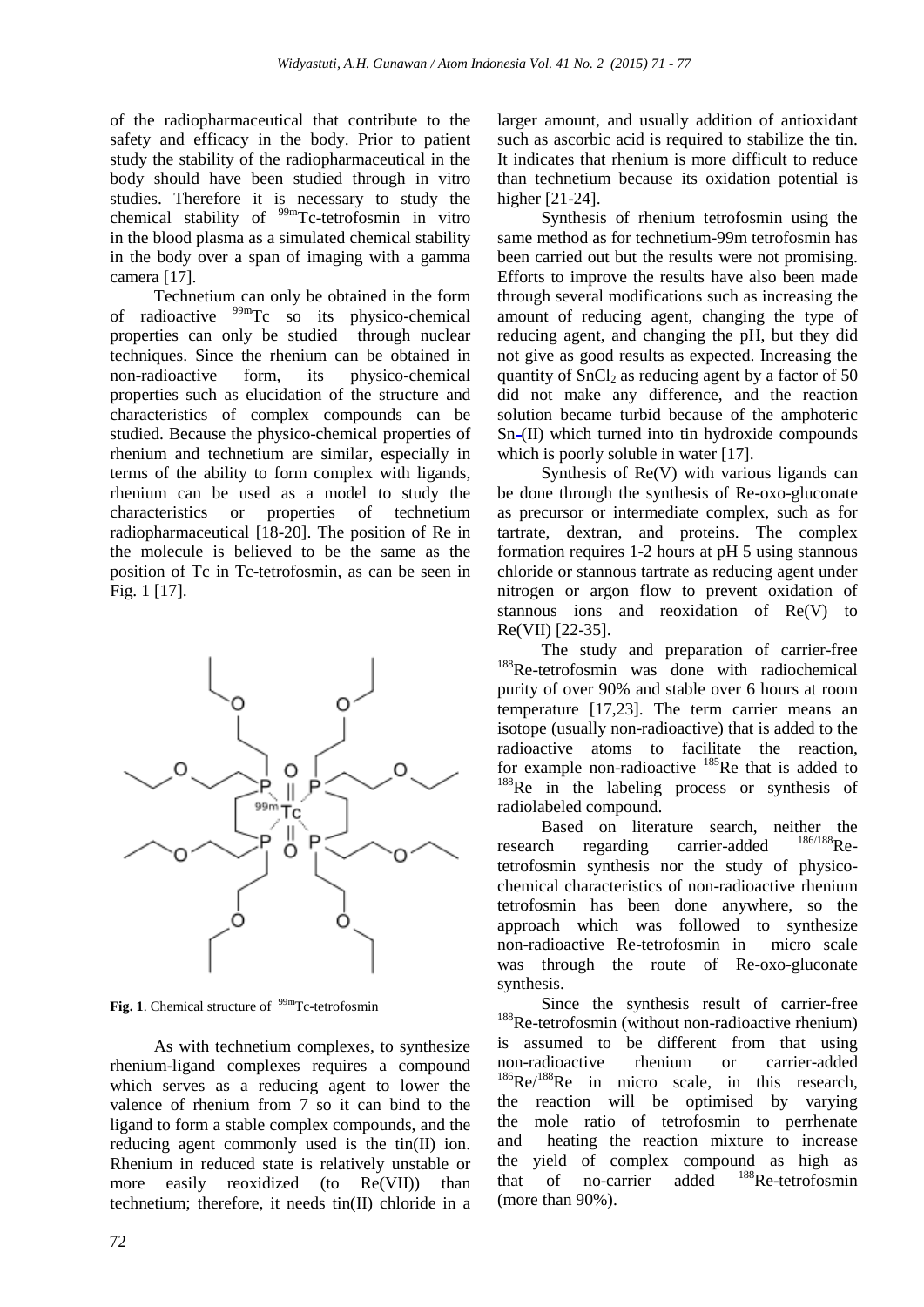The objective of this research is to obtain a protocol of rhenium-tetrofosmin synthesis in micro or semi-micro scale so as to be able to analyze its structure and physico-chemical characteristics using chemical instruments instead of radiochemical ones.

#### **EXPERIMENTAL METHODS**

#### **Materials and equipment**

The materials used are tetrofosmin (ABX), sodium D-gluconate (Sigma-Aldrich), stannous chloride dihydrate (Sigma-Aldrich), glacial acetic acid (Merck), sodium acetate (Merck), nitrogen gas (high purity, medical grade), ammonium perrhenate (Merck), <sup>188</sup>Re perrhenate solution from  $188 \text{W}/188 \text{Re}$  generator (PTRR-BATAN), basic chemicals such as acetone, ethyl acetate, physiological NaCl solution (saline), and other materials.

The radiochemical purity of synthesis product was analysed using paper- and thinlayer chromatography, using Whatman-3 paper strips (Merck), TLC-SG strips (Merck), gamma counter or gamma management system (DPC), TLC scanner, glasswares and other equipment.

#### **Methods**

The method of synthesis was referred to the method of rhenium gluconate synthesis which acts as a precursor for the formation of complex compounds based on rhenium (V)-oxo [22-24].The synthesis of rhenium tetrofosmin was performed by first synthesizing Re-gluconate, followed by substituting gluconate with tetrofosmin (transchelation process). The scope of work includes the preparation of materials and equipment, synthesis of rhenium gluconate, synthesis of rhenium tetrofosmin, and analysis of the radiochemical purity of rhenium gluconate and rhenium tetrofosmin using paper chromatography and thin-layer chromatography. Prior to the synthesis of Re-tetrofosmin, the formation of Re-gluconate as an intermediate product was confirmed by analyzing it using paper chromatography. In the next reaction, Regluconate was replaced by tetrofosmin, and the Re-tetrofosmin formed was identified using thin-layer chromatography.

The scheme of Re-tetrofosmin synthesis can be seen in Fig. 2.



**Fig. 2**. Synthesis scheme and characterization of rhenium tetrofosmin.

The activities were carried out as follows:

a. Synthesis of Re-gluconate as a precursor of the formation of Re-tetrofosmin

Re-gluconate synthesis was performed by reacting sodium gluconate 0.5 M (in 0.2 M sodium acetate solution) with 0.04 mg of potassium perrhenate (1 mg/ml solution in water) to which was previously added a minimum of 30  $\mu$ Ci  $^{188}$ Re as a tracer. To the reaction mixture was then added 0.1 ml of  $SnCl<sub>2</sub>$  dihydrate solution (20 mg/ml in 10% acetic acid) was then added; the mixture was then incubated for 1-2 hours (Du *et al*., 2000). The pH of the reaction should be 4-5, and it was obtained by using acetate buffer as the medium. Reactions were performed in a sealed container with a nitrogen gas flow for 15 minutes, and then the atmosphere containing  $N_2$  gas was maintained by covering the container with a balloon containing  $N_2$  gas.

Analysis of Re-gluconate was carried out using paper chromatography with Whatman-3 paper as a stationary phase and acetone as mobile phase (system 1) and the same method using physiological NaCl solution or saline as the mobile phase (system 2) [22-24]. In system 1, Re-gluconate and rhenium oxide (colloid form) stayed at the bottom  $(Rf = 0)$ while perrhenate ion was eluted up to the front edge or solvent line  $(Rf = 1)$ . In system 2, Re-gluconate and perrhenate were eluted nearly to the front edge  $(Rf = 0.8)$  while  $ReO<sub>2</sub>$  colloid retained at the bottom  $(Rf = 0)$ .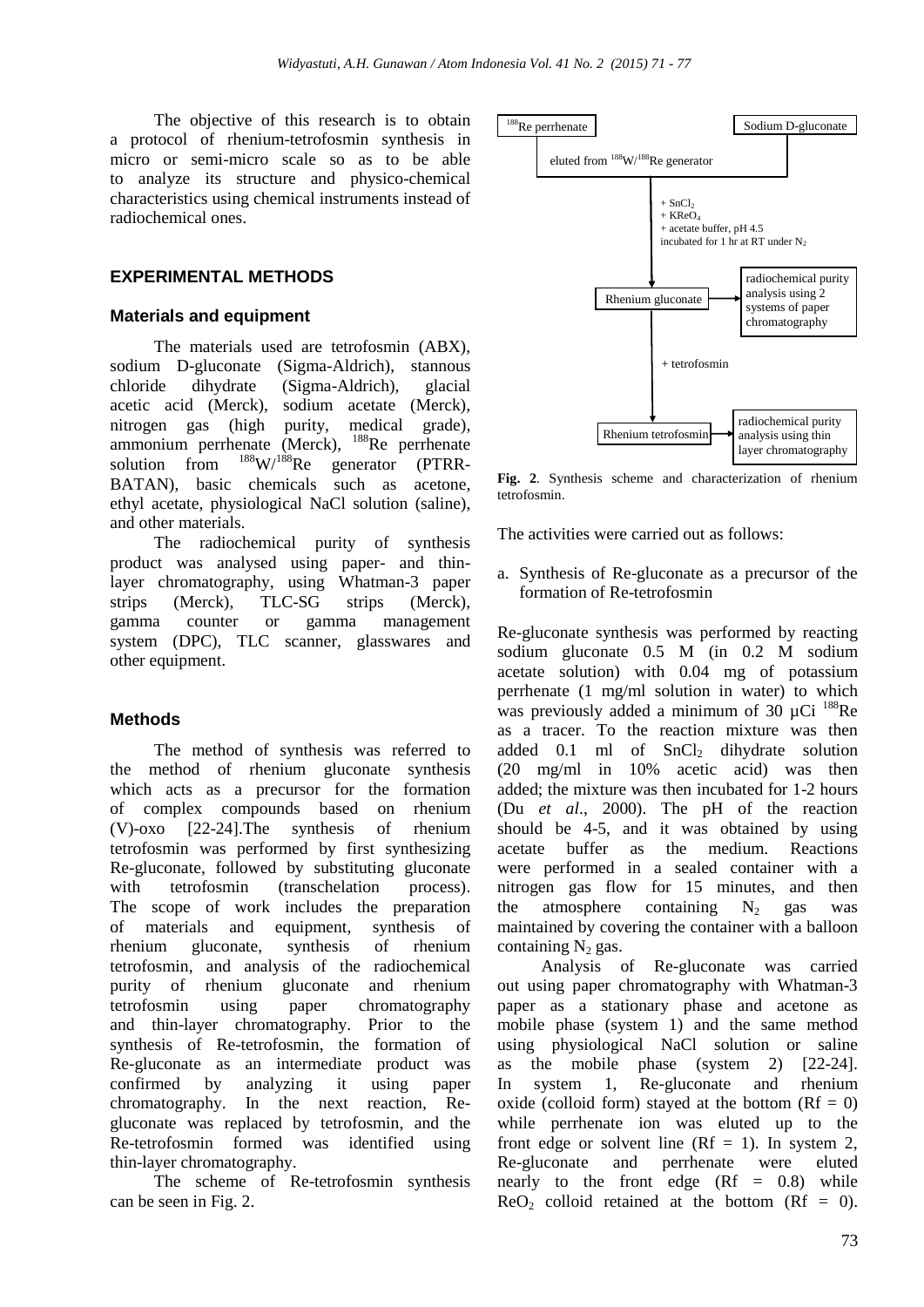The chromatograms was measured for radioactivity using both Gamma Management System (in which the strips were cut into 1 cm-long pieces and put into holes at which the gamma detector counted the radioactivity of the strip cuts) and radiochromatography scanner (at which the detector ran along the whole strips to measure the radioactivity). The stability of Re-gluconate was also studied over elevated temperature.

#### b. Synthesis of Re-tetrofosmin from Re-gluconate

The process was conducted by mixing an amount of Re-gluconate with 0.5 ml of an aliquot containing 1 mg of tetrofosmin, incubated at room temperature for 1-2 hours with and without heating in the water bath.

The identification of Re-tetrofosmin was carried out by thin-layer chromatography with TLC-SG as solid phase and a mixture of acetone-dichloromethane (35: 65) as mobile phase, in which Re colloids was retained at the bottom  $(Rf = 0)$ , Re perrhenate was eluted to the solvent line  $(Rf = 1)$ , and Re-tetrofosmin was eluted to the middle  $(Rf = 0.5)$  [36,37]. Synthesis optimization was performed by varying the amount of tetrofosmin, temperature, and reaction time.

#### **RESULTS AND DISCUSSION**

The reaction of sodium D-gluconate with perrhenate using no-carrier-added <sup>188</sup>Re resulted in the formation of  $^{188}$ Re-gluconate with a 92.4% yield, where the impurity was non-reduced <sup>188</sup>Re or free perrhenate. In this reaction, the formation of rhenium oxide was not detected, indicating that the reaction pH was correct so the Re reduced from valence 7 to 5 was mostly reacted with gluconate.

In the chromatography system with acetone as eluant,  $^{188}$ Re-gluconate and  $^{188}$ ReO<sub>2</sub> (Re colloid) did not migrate while  $^{188}$ ReO<sub>4</sub><sup>-</sup> ( $^{188}$ Re perrhenate) did, whereas in the system with saline <sup>188</sup>Re-gluconate migrated along with  $^{188}$ ReO<sub>4</sub> up to the solvent line (Rf = 1). It indicates that acetone is less polar than saline so it can elute Re-gluconate but not perrhenate. On the other hand, saline can elute both Re-gluconate and perrhenate at Rf = 0.8 while rhenium colloid remained at the bottom (Fig. 3).



Fig. 3. The peak of <sup>188</sup>Re-gluconate in the chromatography system using acetone (top) and saline as mobile phase (bottom).

Heating Re-gluconate at the boiling point of water  $(\sim 95^{\circ}C)$  for 15 minutes decreased the radiochemical purity from 89.26% to 59.5% (Fig. 4). It indicates that the stability became lower due to reoxidation of Re(V) to Re(VII).



**Fig. 4**. Effect of heating on the radiochemical stability of Re-gluconate.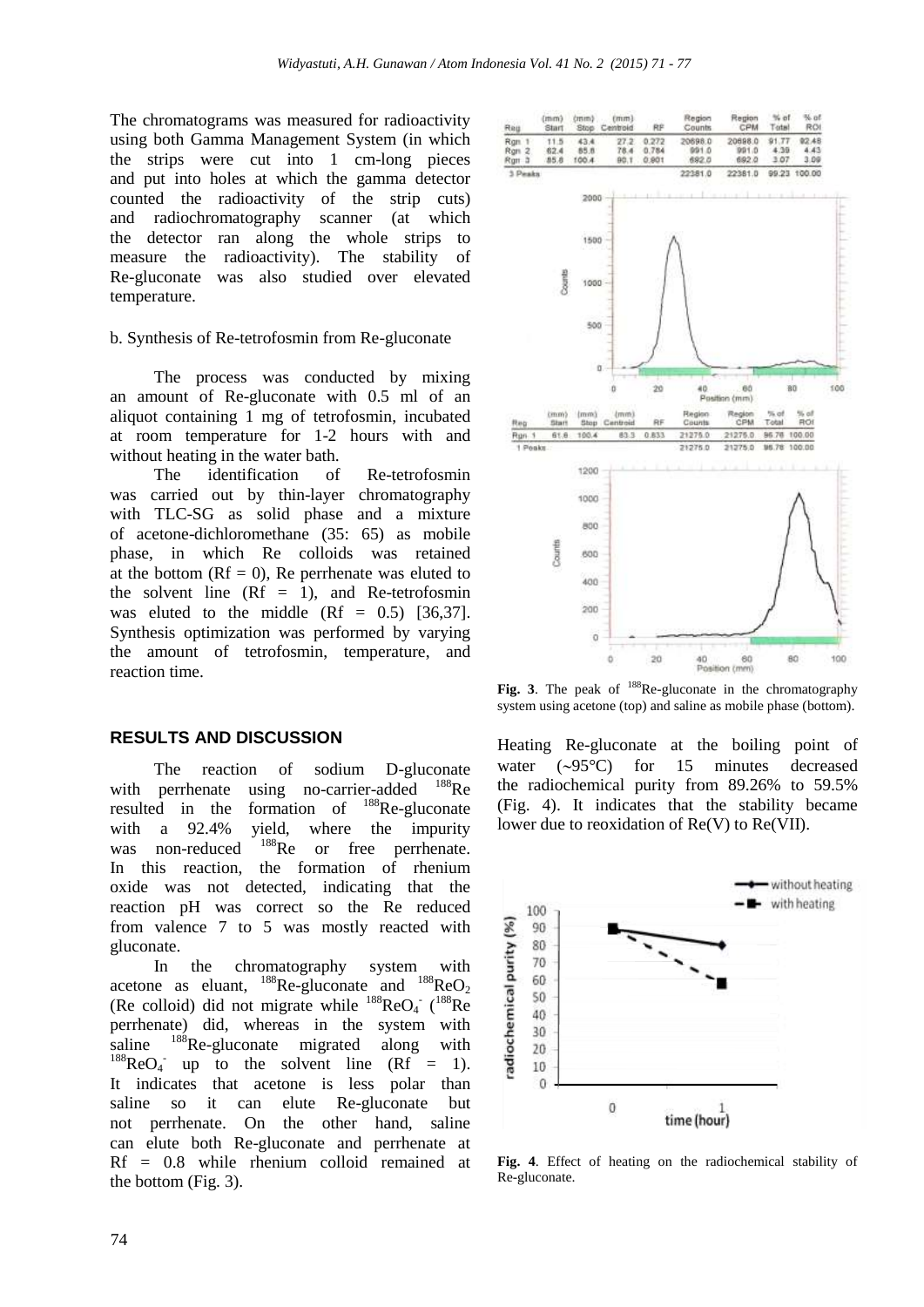The chemical structure of Tc-tetrofosmin is Tc(V)-dioxo-tetrofosmin is assumed to be the same as that of Re-tetrofosmin since Re and Tc have similar physico-chemical properties.

In the synthesis of Re-tetrofosmin from Re-gluconate, radiochemical purity could not be analyzed with TLC scanner instrument since the low activity of the complex was below the limit of detection. The radioactivity of the radiochromatograms was measured using Gamma Management System (GMS) which is more sensitive.

Radiochemical purity analysis of Retetrofosmin using TLC with mixture of acetone and dichloromethane (35:65) as eluent should give peak of Re-tetrofosmin at  $Rf = 0.5$  and perrhenate at  $Rf = 1.0$ , but in practice, the peaks of Re-perrhenate and Re-tetrofosmin were at the same spot, at  $Rf = 1$ , so this method cannot distinguish between<br>perrhenate and Re-tetrofosmin. From the and Re-tetrofosmin. From the observation of the presence of Re-gluconate in the paper chromatogram, it was assumed that Re-gluconate was entirely replaced by tetrofosmin.

In experiments using no-carrier-added  $188$ Re, Re-gluconate was formed with a radiochemical purity of 100%, then after substitution reaction gluconate was replaced by tetrofosmin within 2 hours producing Re-tetrofosmin with a radiochemical purity of 90.1%.

Transchelation process between Re-gluconate and tetrofosmin was performed by varying mole ratio between tetrofosmin and Re. The results show the mole ratio of tetrofosmin/Re of 2000 resulted in the highest yield of 60% whereas the mole ratio of 3700 resulted in a slightly lower yield (Fig. 5). Thus, the mole ratio between tetrofosmin to Re of 2000 is recommended for the formation of Re-tetrofosmin.



**Fig. 5**. Effect of tetrofosmin/Re mole ratio on the radiolabeling yield of Re-tetrofosmin, in which Re-tetrofosmin was formed when mole ratio was 2000 or higher.

Results of varying the reaction time from 30 minutes to two hours showed that the higest yield of Re-tetrofosmin was obtained after one hour, while afterwards the yield decreased due to the instability of the complex, as shown in Fig. 6. In this figure, the presence of perrhenate as impurity is not displayed.



**Fig. 6**. Effect of reaction time on the radiolabeling yield of Re-tetrofosmin.

The substitution of gluconate by tetrofosmin in the reaction between Re-gluconate and tetrofosmin using no-carrier-added <sup>188</sup>Re with heating in the water bath (water boiling point) for 15 minutes resulted in a 90% yield of Re-tetrofosmin, but the one without heating requires a longer time (Fig. 7). It is considered that heating process may increase the enthalpy of molecules that increase the activation energy so the substitution reaction can take place more quickly. This result conformed with that described in the previous publication [23].



**Fig. 7**. Effect of heating on the yield of no-carrier-added Retetrofosmin (left peak is initial position in which Re-gluconate is predominant).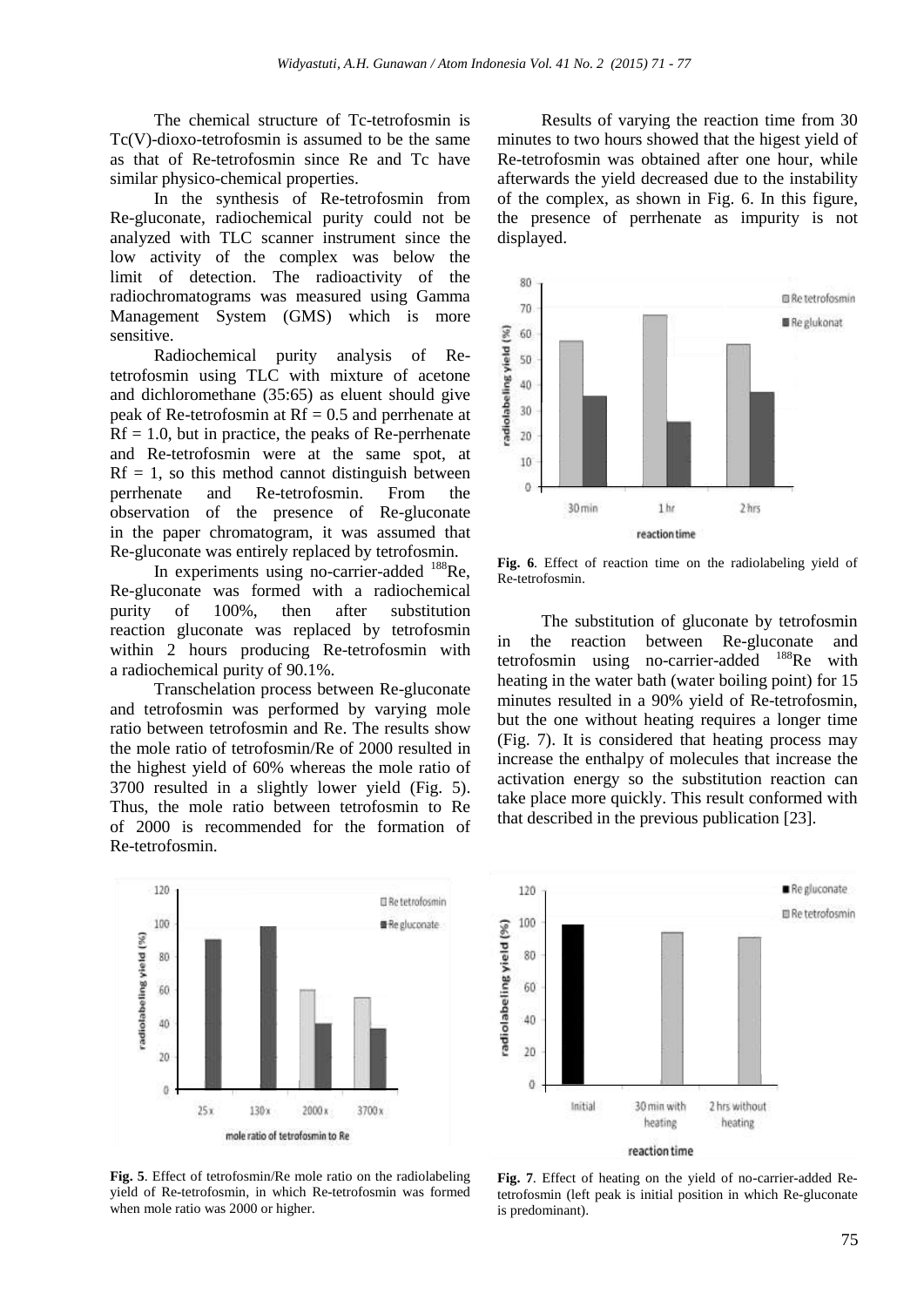Transchelation process in experiments using carrier-added <sup>188</sup>Re in elevated temperature showed that the same higher yield of 90% can be achieved both in 30 minutes or 1 hour, whereas in 15 minutes with heating and in 1 hour without heating gave yield of 70% and 67% respectively (Fig. 8).



**Fig. 8**. Effect of heating and reaction time on the yield of carrier-added Re-tetrofosmin.

Re-dioxo-tetrofosmin complex was formed through substitution of gluconate by tetrofosmin in the transchelation reaction. Optimization has been performed by varying the mole ratio between tetrofosmin and Re to obtain high yield of Retetrofosmin and by elevating the temperature to accelerate the formation of the complex.

Rhenium tetrofosmin with a radiochemical purity of  $\sim$  90% has been successfully synthesized using carrier-added <sup>188</sup>Re. Radiochemical purity or labeling yield was analysed using paper chromatography and thin-layer chromatography.

After <sup>188</sup>Re-tetrofosmin has been successfully labeled, the work will proceed with synthesis of non-radioactive rhenium tetrofosmin in amounts sufficiently high to enable characterization of rhenium tetrofosmin using chemical instruments.

The identification of Re-tetrofosmin in nano scale can be done by a method using radioactive <sup>188</sup>Re which is added as a tracer. Simulation of stability study of  $99m$ Tc-tetrofosmin in the body can be conducted only if Re-tetrofosmin can be synthesized in macro scale. It requires high amounts of tetrofosmin, and since tetrofosmin is expensive, such a study is unlikely unless the tetrofosmin can be easily provided or locally synthesised. To continue the stability study, it is necessary to use no-carrier-added radioactive rhenium in higher activities, so that it can still be detected after dilution process to test the stability of the blood plasma.

#### **CONCLUSION**

Re-gluconate as a precursor for the synthesis of Re-tetrofosmin was produced with high radiochemical purity but low stability at high temperature.

Re-tetrofosmin can be formed with high radiolabeling yield of  $\sim$  90% through the synthesis route of Re-gluconate with an excess of tetrofosmin and under heating. The high yield of Re-tetrofosmin was reached within 30 minutes with heating. It is suggested to apply this optimum synthesis condition to a larger scale using non-radioactive rhenium so the resulted product could be analyzed using conventional instrumental methods such as FTIR or NMR.

#### **ACKNOWLEDGEMENT**

The authors greatly appreciate for the staff of the Radioisotopes Division as well as staff of the Radiopharmaceutical Division who were involved in this project for their participation. The authors also would like to express their gratitude to Dr. Abdul Mutalib for the advice and guidance on this research, and to the head of PTRR-BATAN for the support.

### **REFERENCES**

- 1. K. Saban, A. Zahrani and H. Sakhri, Journal of Solid Tumors **5** (2015) 1.
- 2. T. Birbilis, N. Boussios and L. Papatheodossiou, Maedica Journal of Clinical Medicine **8** (2013) 347.
- 3. K. Romanidis, E. Karathanos, E.A. Nagorni *et al.*, BMC Research Notes **7** (2014) 335.
- 4. A. Vrachimis, S. Hermann, D. Máthé *et al*., EJNMMI Research **2** (2012) 21.
- 5. G.A. Alexiou, X. Xourgia and E. Vartholomatos, Int. J. Mol. Imaging (2014) 1.
- 6. G.A. Alexiou, S. Tsiouris and A.P. Kyritsis, Mol. Imaging Biol. **13** (2011) 348.
- 7. C. Altini, A.N. Asabella and D. Rubini, Iran J. Nucl. Med. **23** (2015) 128.
- 8. R. Mikołajczak and P. Garnuszek, Nucl. Med. Rev. **15** (2012) 39.
- 9. F. Orsini, A. Lorenzoni, P.A. Erba *et al*., *Radiopharmaceuticals for Single-Photon Emission Imaging and for Therapy*,